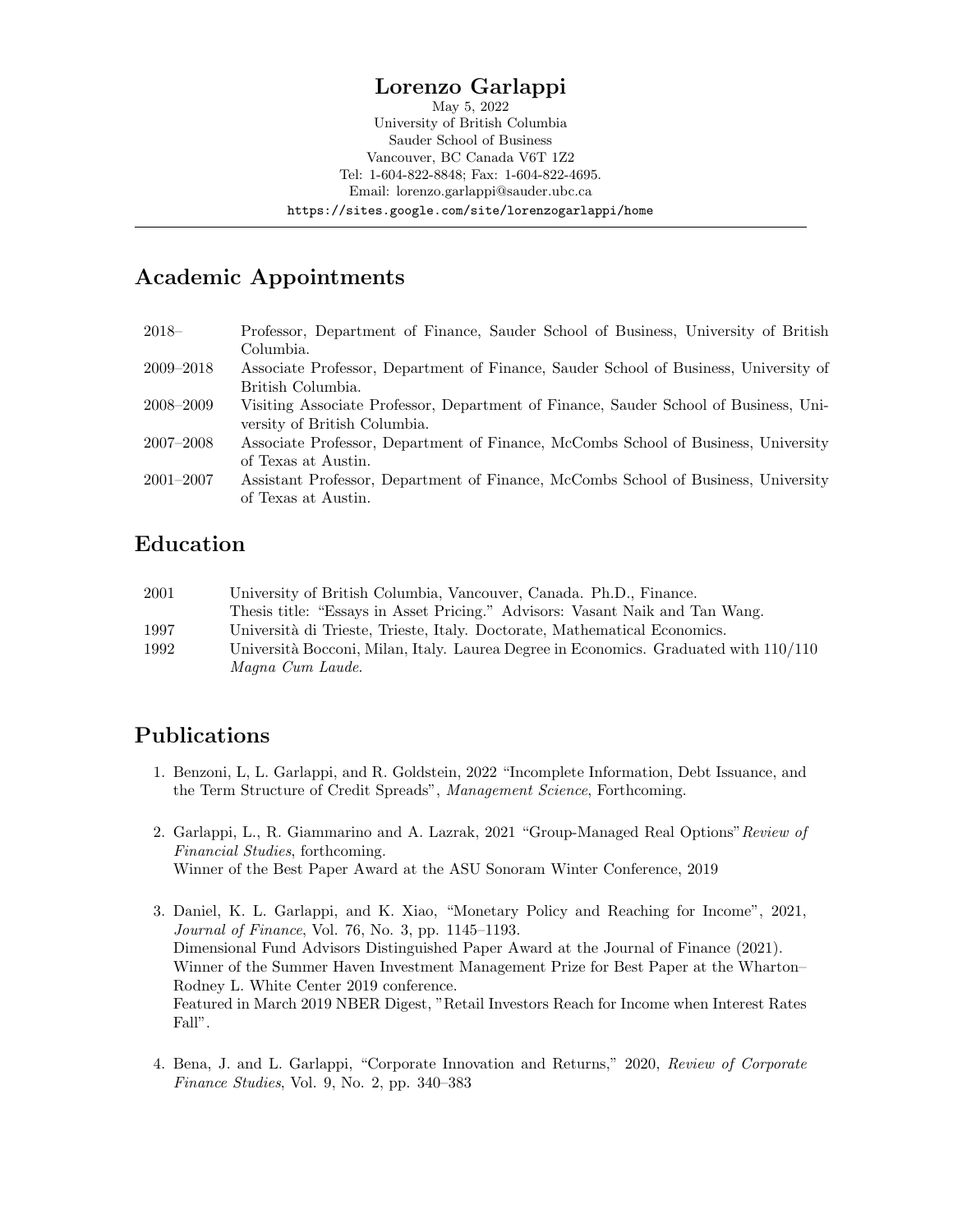- 5. L. Garlappi and Z. Song "Investment Shocks and Asset Prices: a New Approach Based on Investment Data," 2020, Journal of Financial and Quantitative Analysis, Vol. 55, No. 8, pp. 2665–2699.
- 6. Baldauf, M., L. Garlappi, and C. Yannelis, "Does Climate Change Affect Real Estate Prices? Only If You Believe In It", Review of Financial Studies, Vol. 33, No. 3, pp. 1256–1295.
- 7. Garlappi, L. and Z. Song, 2017 "Capital Utilization, Market Power, and the Pricing of Investment Shocks," Journal of Financial Economics, Vol. 126, No. 3, pp. 447–470.
- 8. Garlappi, L., R. Giammarino and A. Lazrak, 2017, "Ambiguity and the Corporation:Group Disagreement and Underinvestment," Journal of Financial Economics, Vol. 125, No. 3, pp. 417–433.
- 9. Garlappi, L., and Z. Song, 2016, "Can Investment Shocks Explain the Cross-Section of Equity Returns?", Management Science, Vol. 63, No. 11, pp. 3829–3848.
- 10. Bena, J., L. Garlappi, and P. Grüning, 2016, "Heterogeneous Innovation, Firm Creation and Destruction, and Asset Prices." The Review of Asset Pricing, Vol. 6, No. 1, pp. 46–87.
- 11. Boyle, P., L. Garlappi, R. Uppal, and T. Wang, 2012, "Keynes Meets Markowitz: The Trade-off Between Familiarity and Diversification." Management Science, Vol. 58, No. 2, pp. 253–272.
- 12. Garlappi, L., and G. Skoulakis, 2011, "Taylor Series Approximations to Expected Utility and Optimal Portfolio Choice." Mathematics and Financial Economics, Vol. 5, No. 2, pp. 121–156
- 13. Garlappi, L., and H. Yan, 2011, "Financial Distress and the Cross Section of Equity Returns." The Journal of Finance, Vol. 66, No. 3, pp. 789–822.
- 14. Garlappi, L., and G. Skoulakis, 2010, "Solving Consumption and Portfolio Choice Problems: The State Variable Decomposition Method." The Review of Financial Studies, Vol. 23, pp.3346–3400.
- 15. Brown, K. C., L. Garlappi, and C. Tiu, 2009, "Asset Allocation and Portfolio Performance: Evidence from University Endowment Funds." Journal of Financial Markets, Vol. 13, 2010, pp. 268–294.
- 16. DeMiguel, V., L. Garlappi, F. J. Nogales, and R. Uppal, 2009, "A Generalized Approach to Portfolio Optimization: Improving Performance by Shrinking Portfolio Norms." Management Science, Vol. 55, No. 5, May 2009, pp. 798–812.
- 17. Garlappi, L., and G. Skoulakis, 2009, "Numerical Solutions to Dynamic Portfolio Problems: The Case for Value Function Iteration Using Polynomial Approximations." Computational Economics, Vol.33, Issue 2, pp. 193–207.
- 18. DeMiguel, V., L. Garlappi, and R. Uppal, 2009, "Optimal versus Naive Diversification: How Inefficient Is the 1/N Portfolio Strategy?" The Review of Financial Studies, Vol. 22, No. 5, pp. 1915–1953. Awarded the Prize for the Best Paper presented at the conferences of the Institute for Quantitative Investment Research (INQUIRE-UK) in 2005.